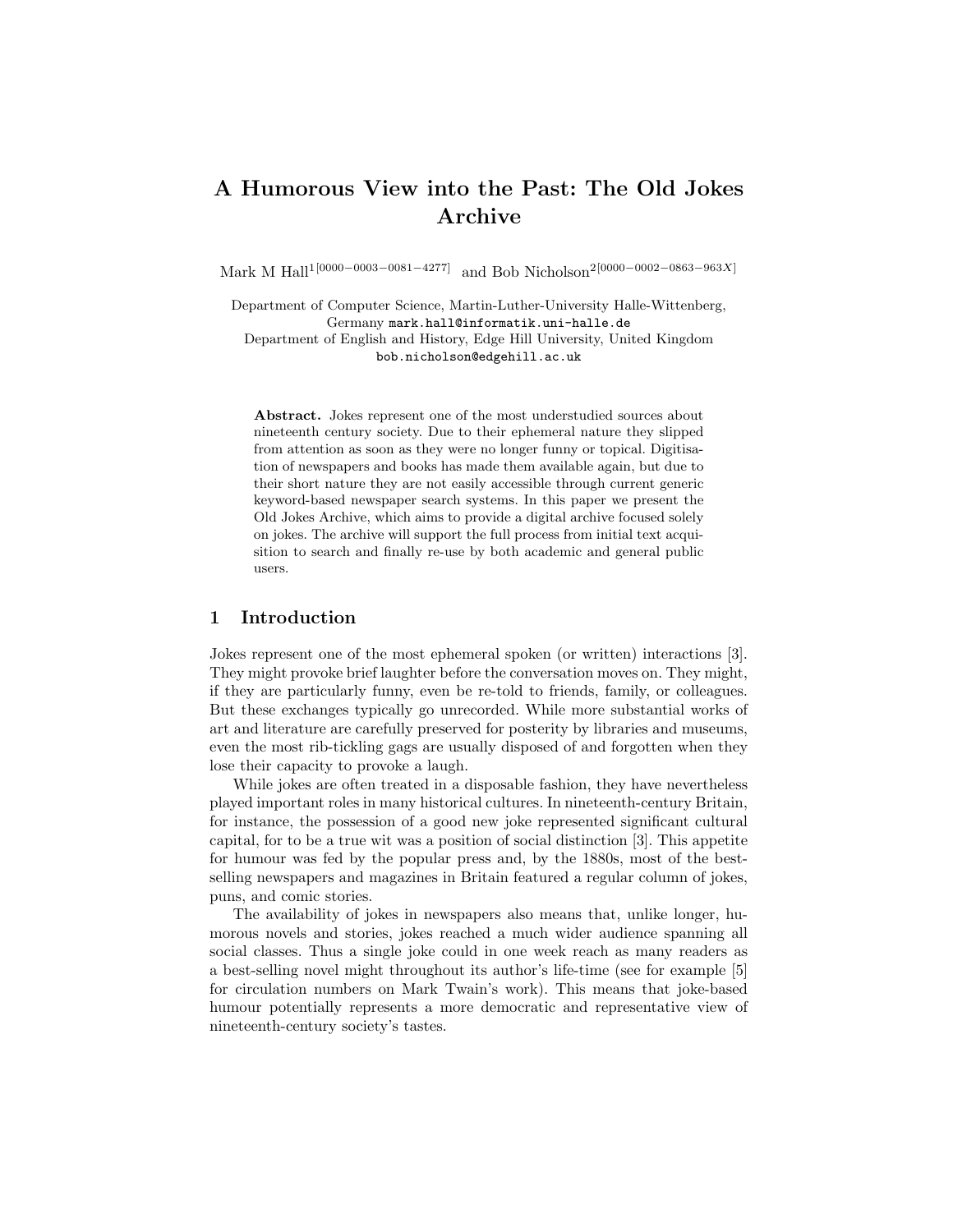At the same time, while the second half of the nineteenth century saw the introduction of copyright laws [4], this had little effect on the re-use of jokes across newspapers. Editors continued to crib jokes from other newspapers, sometimes verbatim, sometimes adapting the joke's setting or context to suit local tastes. Due to this jokes can serve as an illustration of what and how ideas spread via the nineteenth century equivalent of viral memes [2].

The jokes themselves are a potentially invaluable source of information about historical cultures, as they are typically built upon an assumption of shared knowledge; a belief that an audience will immediately understand how a stock character (such as a mother-in-law) behaves, how a familiar social situation should ordinarily play out, or what to respond with when somebody says 'knockknock.' Historians can reverse-engineer these jokes in order to uncover the ideas and attitudes that joke-writers and their editors assumed were widely held at the time. The subjects of jokes, and the dynamics of laughter (who is laughing at/with who), can also reveal valuable new insights into the power relations at work in historical communities.

Even though they represent such a rich data-source, jokes are not widely used by most historians. Many Victorianists, for instance, rarely venture beyond the cartoons of Punch magazine when attempting to make sense of the period's comic culture. Millions of historical jokes have never been examined by historians and are therefore ripe for further exploration.

The chief obstacle to this research centres on the difficulty of finding and accessing historical jokes. Many were never recorded and have now been lost to us, while even those that were written down and preserved in books and newspapers are tricky to uncover. The large-scale digitisation of newspapers, books, and other print archives presents new opportunities for solving this problem. However, even with the help of keyword searches it remains difficult for researchers to locate specific jokes pertaining to their interests. For example, a keyword search for the word 'lawyer' in a typical digital newspaper archive will return a jumble of millions of news stories, adverts, editorials, letters, serialised stories, and poetry, within which we might also find jokes about the legal profession. At present there is no straightforward way to search specifically for historical jokes.

## 2 The Old Jokes Archive

The Old Jokes Archive (OJA) aims to address this gap, by providing the first, large-scale digital repository of historical humour, targeted both at academic researchers and the wider public. To support this the OJA provides a range of functionalities centred around two areas: the acquisition of the joke data and search and (re-)use functionality.

#### 2.1 Acquisition

The joke acquisition starts based on the existing digitisation of newspapers and joke books, with the final goal being annotated text versions that can then be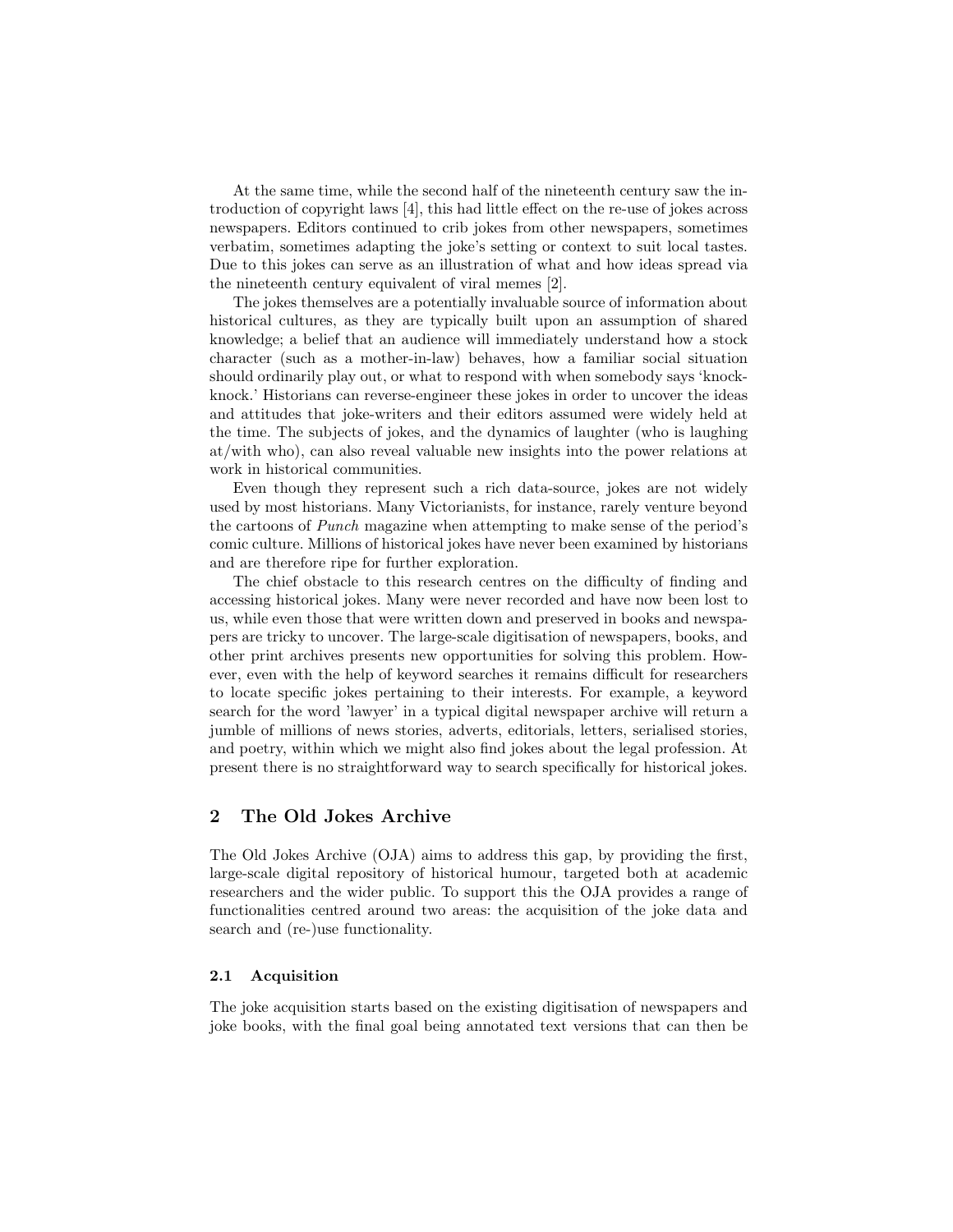used by researchers and the general public. Throughout the process a semiautomatic approach is used, combining automatic image and text processing with manual validation and post-processing using a crowdsourcing approach. In the OJA's precursor – the Victorian Jokes Archive – we have tested a number of crowdsourcing methods, in particular to improve the accuracy of crowdsourcing results, the experience of which will be integrated into the OJA. The joke acquisition process follows these five steps:

> VERY. VERY AMBIGUOUS.-His Wife's Motuer: Only think I This is the last night we shall all be together. To-morrow I shall be far from here. Sixty miles away, isn't it, Jane ?- Adolphus (interrupting): Oh, sixty miles is quite near enough.-Ariel.

Fig. 1. Example joke taken from Jokes of the Day, Lloyd's Weekly Newspaper (12/04/1891. Demonstrates the quality level common in newspaper scans.

- 1. Identification As the digitisation has focused on whole newspaper pages, the first step is in the identification of those areas of the scanned pages that contain jokes and then the splitting of those areas into the individual jokes. We are investigating automated methods for this, but have initially adapted techniques from the Digital Playbills project.
- 2. Transcription OCR will be used to create an initial transcription. Newspaper paper and typeface can be relatively poor (see Figure 1), resulting in comparatively high error rates. To deal with this we have developed error classification heuristics, that allow us to determine the quality of the OCR output. Based on this crowdsourcing users can be offered a choice to work on a transcription that has a low error rate – mostly typo-correction – or a high rate – essentially transcription from scratch. Using this both users who have significant time to invest or those who just want to do something quick and simple can be offered appropriate crowdsourcing jobs.
- 3. Classification The resulting corrected transcription is then classified using automated heuristics developed previously. The classification works at a high level, distinguishing categories such as question-and-answer, dialog, or puns. The classification is then used by the following steps to apply categoryspecific heuristics.
- 4. Segmentation The joke's text is segmented into chunks. The exact chunks depend on the joke category determined in the previous step, but for example for question-and-answer jokes this would be segmenting the question and the answer element, while for dialog jokes it includes identifying speakers, spoken text, and asides. Also more generally we have developed heuristics to identify joke titles and attribution.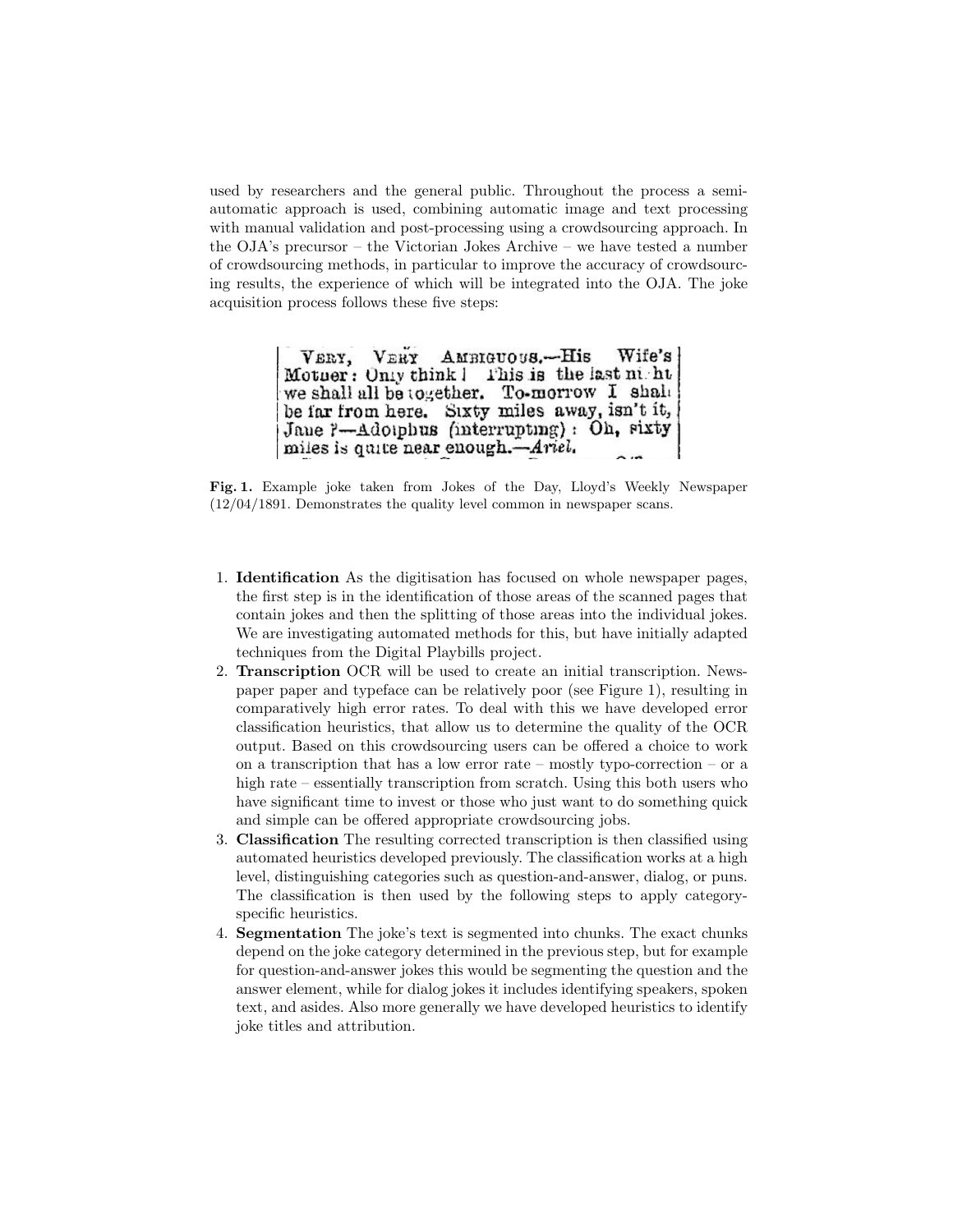5. Annotation The chunks are then, where appropriate, annotated with specific meta-data extracted from the chunk. Among others we have developed heuristics to identify dialogue speaker gender and are currently working to automatically identify social class, age, and jobs of speakers.

After running through all five steps, the joke texts will be publicly available through the online archive. Jokes that have been OCRed, but lack the error correction and further processing will also be available, if the user also wishes to see those.

#### 2.2 Search and Use

In order to make the resulting archive available, the OJA will be available online and provide a range of access points to explore, search, and use the jokes:

- Search The OJA will provide a state-of-the-art faceted search system enabling users to narrow their search for jokes via keywords and via the categories and annotations created in the acquisition stage.
- Exploration While search works well for users who know what they want, for the general public a more open-ended, browsing based interface will be developed. Based on previous work [1] we will be developing a virtual museum of jokes through which the user can explore the available jokes.
- Related Jokes As described above, jokes were frequently copied from one publication to another, often with minor modifications. The OJA will provide the necessary tools to trace such copies across multiple publications and to visualise joke distribution networks.
- Export The OJA will provide export functionality at all points in the system, whether they be search results, exploration pages, or individual jokes. For interoperability reasons a joke-specific TEI schema will be used. Additionally the OJA will provide a workspace allowing users to save jokes to their own work area and then export that.
- Re-interpretation The vast majority of historic jokes tend not to have aged well in the way they are presented. The OJA will provide space for users to re-interpret the joke's text. As part of this we have also developed algorithms to automatically convert jokes into a single-panel comic image. In both cases the aim is to have these shared via social media, in part to increase the project's visibility, but also to investigate overlap and differences between popular jokes in the nineteenth century and now.

While initially the focus will be on English-language jokes, the project will be built with multi-lingual content in mind. Additionally content will be available through a permissive open-culture license to encourage use and re-use both academically and for private reasons.